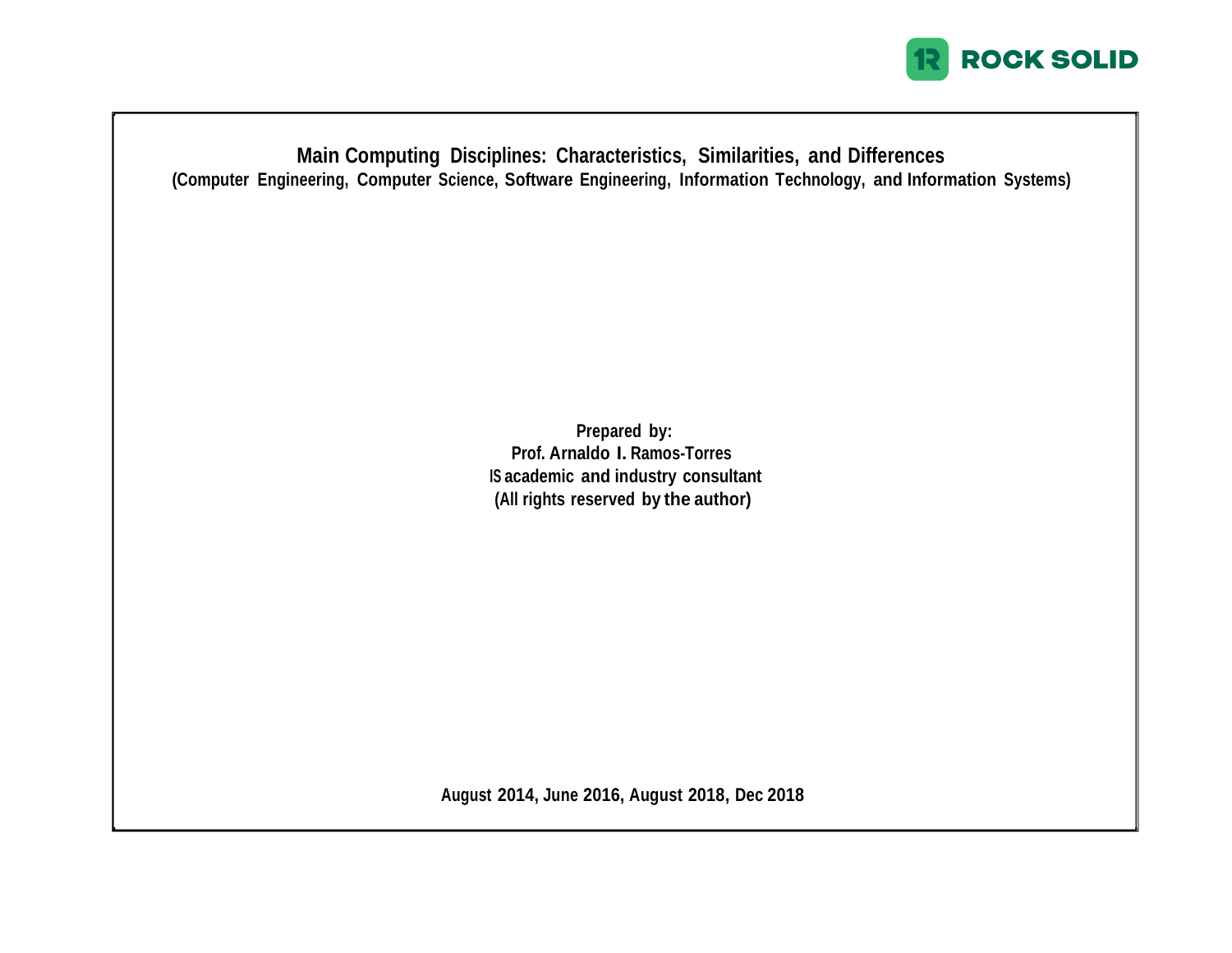

|             | Main Computing Disciplines: Characteristics, Similarities, and Differences                                                                                                                                                                                                                                                                                                                                                                                                                                                                                                                                                                                                                                                                                                                                                                                                                                                                                                                                                                                                                                                                              |
|-------------|---------------------------------------------------------------------------------------------------------------------------------------------------------------------------------------------------------------------------------------------------------------------------------------------------------------------------------------------------------------------------------------------------------------------------------------------------------------------------------------------------------------------------------------------------------------------------------------------------------------------------------------------------------------------------------------------------------------------------------------------------------------------------------------------------------------------------------------------------------------------------------------------------------------------------------------------------------------------------------------------------------------------------------------------------------------------------------------------------------------------------------------------------------|
|             | Introduction:                                                                                                                                                                                                                                                                                                                                                                                                                                                                                                                                                                                                                                                                                                                                                                                                                                                                                                                                                                                                                                                                                                                                           |
| $1_{\cdot}$ | Computing has been defined by The Joint Task Force for Computing Curricula 2005 as "any goal-oriented activity requiring, benefiting from,<br>orcreating computers. [ACM et al, 2006]". This is a very broad definition, ranging from designing and building hardware and software systems,<br>up to using these systems to store and process data, as well as to perform or support different activities. The breadth of the computing<br>discipline is evidenced also by the fact that it strongly uses knowledge and skills from other disciplines, like mathematics, science, engineering,<br>and business. Given this wide spectrum of knowledge and skills, a potential computing professional needs to focus on particular areas of this<br>discipline, as it is not possible to become proficient in all of them. [ACM et al, 2006]                                                                                                                                                                                                                                                                                                             |
| 2.          | In fact, computing is really a family of disciplines consisting of several more specific computing disciplines, like Computer Engineering (CE),<br>Computer Science (CS), Software Engineering (SE), Information Technology (IT) and Information Systems (IS). Originally there were only three<br>kinds of computer-related disciplines: Electrical Engineering for students interested in hardware, Computer Science for student interested in<br>programming, and Information Systems for students interested in using hardware and software to solve business problems. In the late 1970s,<br>Computer Engineering (CE) emerged from Electrical Engineering to focus on the design and programming of chips that control devices.<br>Software Engineering emerged from Computer Science in the 1980s and 1990s to design and create comprehensive applications software,<br>combining Computer Science principles and techniques with engineering practices. Information Technology emerged in the late 1990s, to<br>take care of the computing infrastructure in organizations, a gap not being addressed by CE, CS, SE, and IS. [ACM et al, 2006] |
|             | a. Additional computing-related fields have emerged and/or become more relevant during the last two decades, and some are being<br>seriously considered for inclusion under the computing family of disciplines. One of them is Cybersecurity or Cyber Science. Another<br>one is Data Analytics or Data Science. Regarding Cybersecurity, ABET's Computing Accreditation Commission already approved their<br>respective program criteria for programs in Cybersecurity. These criteria had been opened for public review and comments for some<br>time and were finally adopted in November 2018. Several computing programs have been "piloting" these criteria, for both current<br>programs as well as programs under development. [ABET, 2017]                                                                                                                                                                                                                                                                                                                                                                                                    |
| 3.          | The increase in the number of computing disciplines has complicated student decisions regarding which discipline to study. Universities also<br>face complications regarding which of these disciplines to address through their academic programs. The complications may be even higher<br>when universities want to offer programs in more than one of these disciplines, or through combinations of them. Employers face difficulties<br>when preparing job descriptions and hiring candidates. Parents and academic advisors also face difficulties when advising students on which                                                                                                                                                                                                                                                                                                                                                                                                                                                                                                                                                                 |

discipline to study. There is definitely a need for explanation and clarification.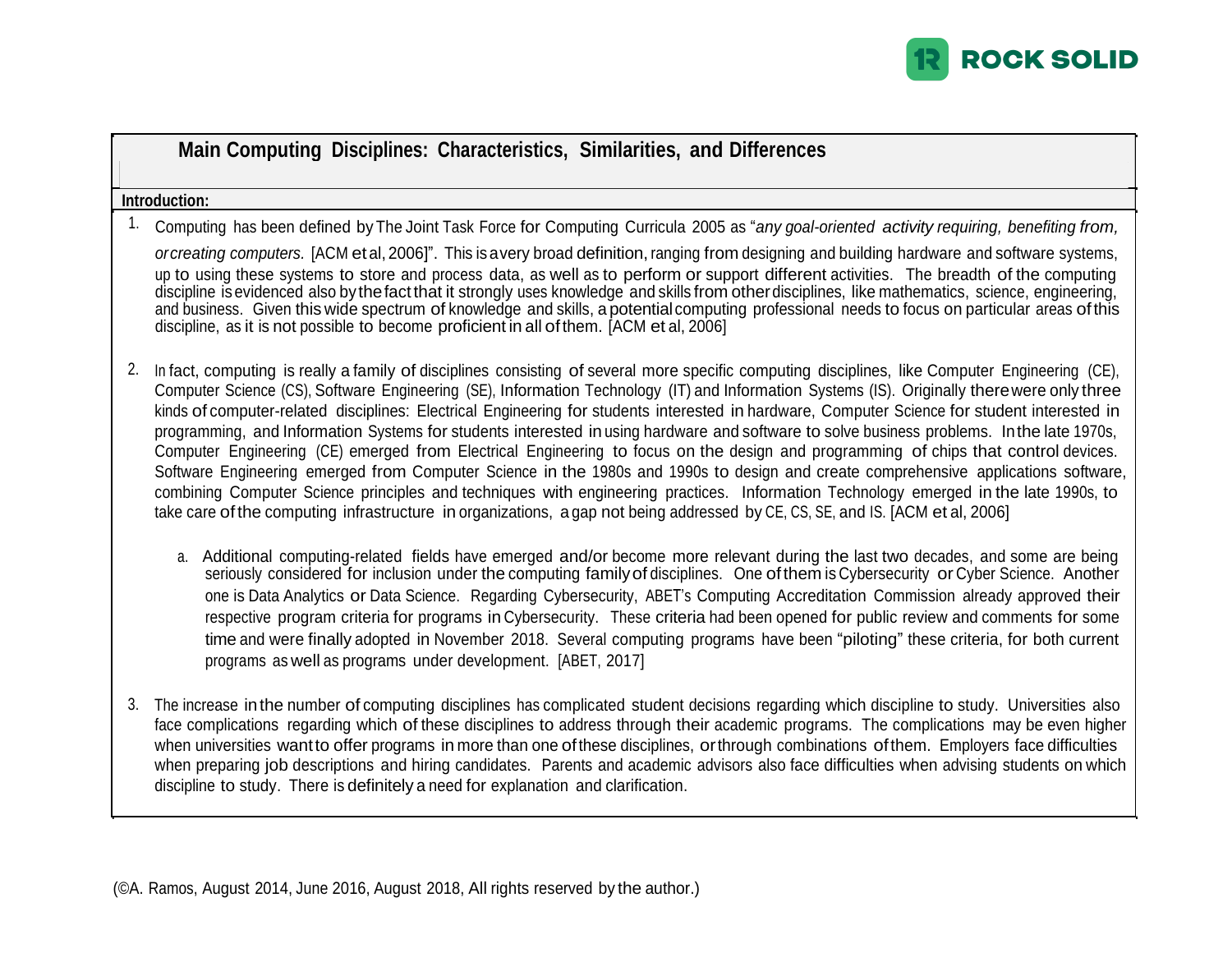

|    | Main Computing Disciplines: Characteristics, Similarities, and Differences                                                                                                                                                                                                                                                                                                                                                                                                                                                                                                                                                      |
|----|---------------------------------------------------------------------------------------------------------------------------------------------------------------------------------------------------------------------------------------------------------------------------------------------------------------------------------------------------------------------------------------------------------------------------------------------------------------------------------------------------------------------------------------------------------------------------------------------------------------------------------|
|    | Introduction:                                                                                                                                                                                                                                                                                                                                                                                                                                                                                                                                                                                                                   |
|    | a. One fundamental example about the need for clarification is the term "Information Technology" itself. This term is used in two related                                                                                                                                                                                                                                                                                                                                                                                                                                                                                       |
|    | but different contexts: to refer to all of computing, and as a particular computing discipline. That's why we hear about the Information<br>Technology industry, and also about Information Technology programs. The first one refers to the computing family of disciplines and<br>the second one refers to a particular discipline within Computing. People not familiar with Computing may get confused by things like<br>this one.                                                                                                                                                                                          |
|    | Another example is the term "Software Engineer", which is frequently used to designate programmers, IT specialists, and other<br>b.<br>computing professionals, which are not necessarily graduates from a School of Engineering.                                                                                                                                                                                                                                                                                                                                                                                               |
| 4. | It is also important to clarify the relationship between academic disciplines and academic programs. A discipline is a common, clearly defined<br>and differentiated body of knowledge, which involves formality. An academic program should follow one discipline or a combination of<br>disciplines, but they are not obliged to do so. Therefore, you may find a computing academic program which is, for example, a combination<br>of Computer Engineering, Computer Science and Software Engineering. A good question to ask when analyzing a computing academic<br>program is which computing discipline it follows most. |
| 5. | One of the goals of the Government of Puerto Rico is to promote the growth of the Information Technology sector. In order to do so, it is<br>essential to address the development of computing professionals. Several things could be done around this. One of them is to help people<br>understand what the main computing disciplines are, as well as their differences and similarities. This document is intended to contribute<br>towards this. We expect it to be helpful to current and potential students, educators, academic advisors, parents, employers, and others.                                                |

| Comparison between the main computing disciplines:                                 |                                                                                                                                    |                                                                                                                          |                                                                    |                                                                                                                                                          |  |  |  |  |
|------------------------------------------------------------------------------------|------------------------------------------------------------------------------------------------------------------------------------|--------------------------------------------------------------------------------------------------------------------------|--------------------------------------------------------------------|----------------------------------------------------------------------------------------------------------------------------------------------------------|--|--|--|--|
| <b>Discipline</b>                                                                  | <b>Brief description</b>                                                                                                           | <b>Examples of topics</b><br>emphasized                                                                                  | Location                                                           | Who should study this<br>discipline                                                                                                                      |  |  |  |  |
| <b>Computer Engineering</b><br>(Computer<br>Engineering emerged<br>from Electrical | <b>Computer Engineering focuses</b><br>on the design, construction,<br>and programming of the chips<br>that digitally control many | Computer architecture<br>and organization, Digital<br>logic, Analysis of<br>technical requirements,<br>Embedded systems, | CE programs are<br>usually located in<br>an engineering<br>school. | Suitable for students who are<br>mostly interested in hardware<br>design. For example, students<br>who want to design or build<br>computers or computing |  |  |  |  |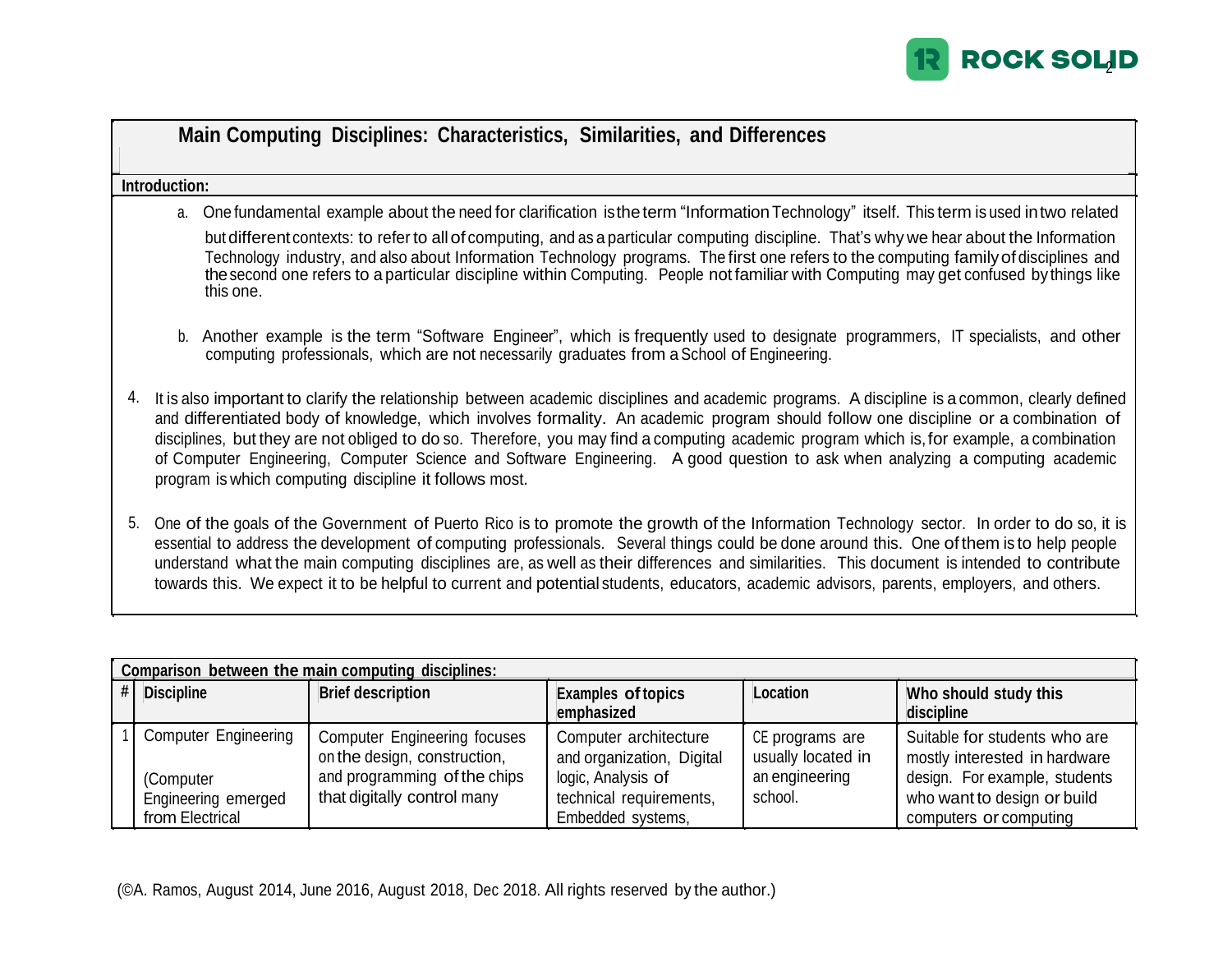

|                | Comparison between the main computing disciplines:                                                                                                                |                                                                                                                                                                                                                                                                                                                                                                                                                                                                                                    |                                                                                                                                                                                                                                                                                                                                            |                                                                     |                                                                                                                                                                                                     |  |  |  |  |
|----------------|-------------------------------------------------------------------------------------------------------------------------------------------------------------------|----------------------------------------------------------------------------------------------------------------------------------------------------------------------------------------------------------------------------------------------------------------------------------------------------------------------------------------------------------------------------------------------------------------------------------------------------------------------------------------------------|--------------------------------------------------------------------------------------------------------------------------------------------------------------------------------------------------------------------------------------------------------------------------------------------------------------------------------------------|---------------------------------------------------------------------|-----------------------------------------------------------------------------------------------------------------------------------------------------------------------------------------------------|--|--|--|--|
| #              | <b>Discipline</b>                                                                                                                                                 | <b>Brief description</b>                                                                                                                                                                                                                                                                                                                                                                                                                                                                           | <b>Examples of topics</b><br>emphasized                                                                                                                                                                                                                                                                                                    | Location                                                            | Who should study this<br>discipline                                                                                                                                                                 |  |  |  |  |
|                | Engineering during the<br>late 1970s, and the<br>1980s, although it was<br>in the 1990s that it<br>grew to become a<br>discipline in itself.)                     | kinds of devices, including<br>computers.<br>Examples of these devices are<br>cell phones, car computers,<br>security devices, and internet-<br>connected home devices.<br>It also focuses in the<br>development of new<br>knowledge and techniques.<br>Since its emphasis is mostly in<br>hardware, software is not<br>addressed as a goal by itself,<br>but as an important<br>component embedded into<br>hardware to make it work as<br>desired.<br>CE has a strong engineering<br>orientation. | Distributed systems,<br>Computer systems<br>engineering, Operating<br>system principles, and<br>Programming<br>fundamentals.<br>Significant attention is<br>placed to engineering<br>topics, like Circuits and<br>systems, Digital signal<br>processing, Hardware<br>testing, Fault tolerance,<br>and also to mathematical<br>foundations. |                                                                     | devices. Also, students<br>interested in the type of<br>programming which is<br>embedded in these devices to<br>control their behavior.                                                             |  |  |  |  |
| $\overline{2}$ | <b>Computer Science</b><br>(Computer Science<br>is one of the three<br>original computing<br>disciplines, first<br>appearing as a<br>discipline in the<br>1960s.) | Computer Science focuses in<br>developing and maintaining<br>computer software.<br>On one side, it focuses in the<br>development of new<br>knowledge and techniques to<br>enhance and make more<br>efficient the computing<br>discipline.<br>Additionally, CS focuses in the<br>application of current<br>knowledge and techniques to                                                                                                                                                              | Programming<br>fundamentals,<br>Algorithms, Programming<br>languages, Computer<br>architecture and<br>organization, Artificial<br>intelligence, Information<br>management theory and<br>practice, Software<br>design, Security issues<br>and principles, Data<br>structures, and Operating                                                 | CS programs are<br>usually located in<br>the School of<br>Sciences. | Suitable for students who are<br>highly interested in<br>programming. Also, for<br>students interested in research,<br>as well as in the theoretical and<br>formal aspects of computer<br>software. |  |  |  |  |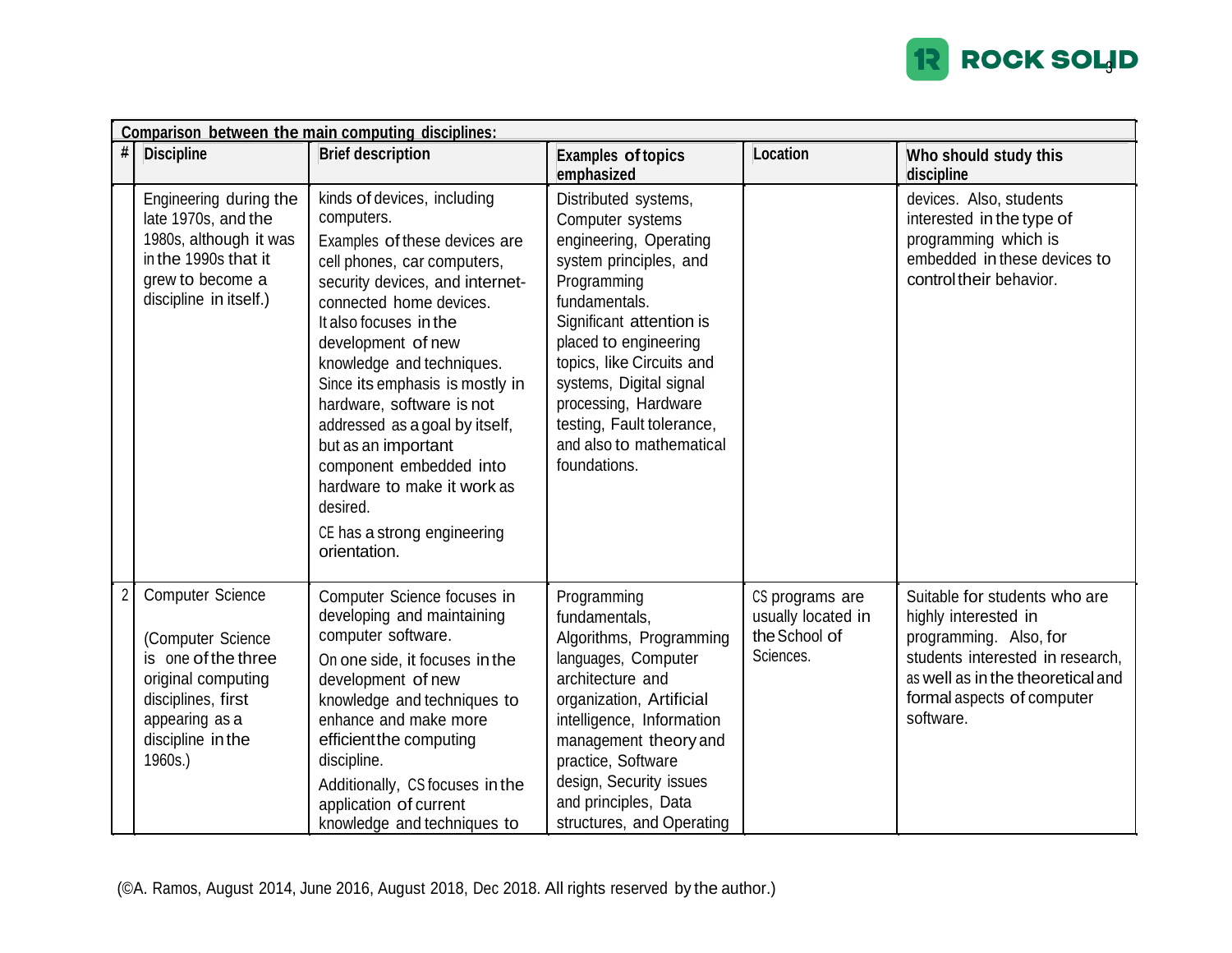

|                | Comparison between the main computing disciplines:                                                                                                                                                                                                                                                                                                |                                                                                                                                                                                                                                                                                                                                                                                                                                |                                                                                                                                                                                                                                                                                                                                                                                        |                                                                                                                                                                                                                                                                                          |                                                                                                                                                                                                                                                                                                                                      |  |  |  |
|----------------|---------------------------------------------------------------------------------------------------------------------------------------------------------------------------------------------------------------------------------------------------------------------------------------------------------------------------------------------------|--------------------------------------------------------------------------------------------------------------------------------------------------------------------------------------------------------------------------------------------------------------------------------------------------------------------------------------------------------------------------------------------------------------------------------|----------------------------------------------------------------------------------------------------------------------------------------------------------------------------------------------------------------------------------------------------------------------------------------------------------------------------------------------------------------------------------------|------------------------------------------------------------------------------------------------------------------------------------------------------------------------------------------------------------------------------------------------------------------------------------------|--------------------------------------------------------------------------------------------------------------------------------------------------------------------------------------------------------------------------------------------------------------------------------------------------------------------------------------|--|--|--|
| #              | <b>Discipline</b>                                                                                                                                                                                                                                                                                                                                 | <b>Brief description</b>                                                                                                                                                                                                                                                                                                                                                                                                       | <b>Examples of topics</b><br>emphasized                                                                                                                                                                                                                                                                                                                                                | Location                                                                                                                                                                                                                                                                                 | Who should study this<br>discipline                                                                                                                                                                                                                                                                                                  |  |  |  |
|                |                                                                                                                                                                                                                                                                                                                                                   | design and create<br>"infrastructure software", like<br>operating systems, data base<br>management systems,<br>browsers, and search engines.<br>It works less in the creation of<br>software applications, and it<br>typically does not work in the<br>deployment and support of<br>software applications for<br>organizations.<br>CS is probably the more<br>theoretical and research-<br>oriented computing discipline.      | systems principles and<br>design.<br>Significant attention is<br>placed to apply<br>mathematical and<br>scientific knowledge to<br>solve computing<br>problems.                                                                                                                                                                                                                        |                                                                                                                                                                                                                                                                                          |                                                                                                                                                                                                                                                                                                                                      |  |  |  |
| 3 <sup>1</sup> | Software Engineering<br>(Software Engineering<br>emerged from<br>Computer Science in<br>the 1980s and 1990s.<br>The term "Software"<br>Engineering" is used in<br>two related but<br>different contexts: as<br>ajob title ("Software<br>Engineer"), and as a<br>computing discipline<br>("Software<br>Engineering"). As a<br>job title, "Software | Same as Computer Science<br>does, Software Engineering<br>focuses in developing and<br>maintaining computer<br>software.<br>SE combines computer science<br>principles and techniques with<br>engineering practices to design<br>and create comprehensive and<br>large-scale "applications<br>software", like Inventory<br>Control systems, Airline<br>Reservation systems, and Loan<br>Origination and Processing<br>systems. | Programming<br>fundamentals,<br>Algorithms, Programming<br>languages, Computer<br>architecture and<br>organization, Information<br>management theory and<br>practice, Software<br>design, Security issues<br>and principles, Operating<br>systems principles and<br>design, Engineering<br>foundations and<br>economics for software,<br>Software design,<br>Software verification and | SE programs are<br>located in several<br>schools, including<br>the Engineering<br>School, and the<br>School of Sciences.<br>It is sometimes<br>located also within<br>the Computer<br>Science<br>department, either<br>as a separate<br>program or<br>combined with<br>Computer Science. | Suitable for students who are<br>highly interested in designing<br>and programming<br>comprehensive and large-scale<br>applications software, to be<br>implemented in organizations<br>or used by individuals. Also, for<br>students interested in<br>combining computing<br>knowledge and techniques<br>with engineering practices. |  |  |  |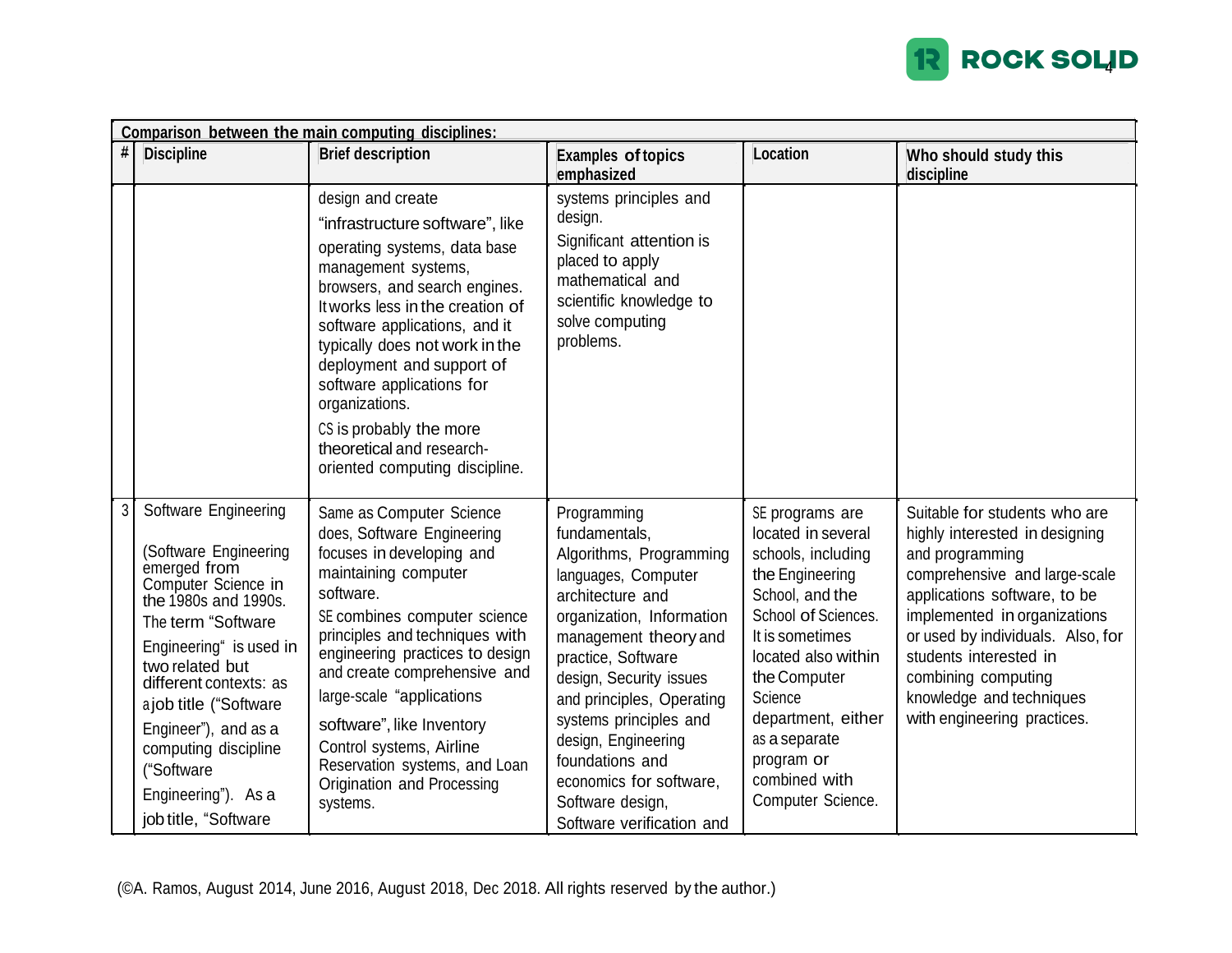

|   | Comparison between the main computing disciplines:                                                                                                                                                                                                                                                                                   |                                                                                                                                                                                                                                                                                                                                                                                                                                                                                                                                                          |                                                                                                                                                                                                                                                                                                                                                                                                                                                 |                                                                                                                                                       |                                                                                                                                                                                                                                                                                                                                                                                                                                                                                                                                                                                                      |  |  |  |
|---|--------------------------------------------------------------------------------------------------------------------------------------------------------------------------------------------------------------------------------------------------------------------------------------------------------------------------------------|----------------------------------------------------------------------------------------------------------------------------------------------------------------------------------------------------------------------------------------------------------------------------------------------------------------------------------------------------------------------------------------------------------------------------------------------------------------------------------------------------------------------------------------------------------|-------------------------------------------------------------------------------------------------------------------------------------------------------------------------------------------------------------------------------------------------------------------------------------------------------------------------------------------------------------------------------------------------------------------------------------------------|-------------------------------------------------------------------------------------------------------------------------------------------------------|------------------------------------------------------------------------------------------------------------------------------------------------------------------------------------------------------------------------------------------------------------------------------------------------------------------------------------------------------------------------------------------------------------------------------------------------------------------------------------------------------------------------------------------------------------------------------------------------------|--|--|--|
| # | <b>Discipline</b>                                                                                                                                                                                                                                                                                                                    | <b>Brief description</b>                                                                                                                                                                                                                                                                                                                                                                                                                                                                                                                                 | <b>Examples of topics</b><br>emphasized                                                                                                                                                                                                                                                                                                                                                                                                         | Location                                                                                                                                              | Who should study this<br>discipline                                                                                                                                                                                                                                                                                                                                                                                                                                                                                                                                                                  |  |  |  |
|   | Engineer" is<br>frequently used to<br>designate<br>programmers, IT<br>specialists, and other<br>professionals which<br>are not necessarily<br>engineers.)                                                                                                                                                                            | It emphasizes the use of<br>available computing knowledge<br>and techniques to create new<br>software products, rather than<br>the creation of new knowledge<br>and techniques for the<br>computing discipline.<br>Like other engineering<br>disciplines, it focuses on<br>rigorous methods for designing<br>and building things that reliably<br>do what they're supposed to<br>do.                                                                                                                                                                     | validation, and Systems<br>integration.                                                                                                                                                                                                                                                                                                                                                                                                         |                                                                                                                                                       |                                                                                                                                                                                                                                                                                                                                                                                                                                                                                                                                                                                                      |  |  |  |
| 4 | Information<br>Technology<br>(Information<br>Technology emerged<br>in the late 1990s to fill<br>a gap not being<br>addressed by CS, SE,<br>and IS. The term<br>"Information<br>Technology" is used in<br>two related but<br>different contexts: to<br>refer to all of<br>computing, and as a<br>particular computing<br>discipline.) | Information Technology<br>focuses on deploying and<br>supporting the computing<br>infrastructure in organizations.<br>That is, deploying and<br>supporting servers, desktops,<br>communication networks,<br>operating systems, and<br>platform applications (like<br>office systems, email and web<br>related software).<br>It makes sure that computing<br>infrastructure is suitable, is<br>available, and works reliably.<br>It puts more emphasis on the<br>integration of hardware,<br>software, and communication<br>networks into a technological | Configuring and<br>operating the<br>components of the<br>computing infrastructure<br>in an organization,<br>Operating systems<br>configuration and use,<br>Security implementation<br>and management, Design<br>and implementation of<br>local and wide area<br>networks, Hardware<br>warranty, maintenance<br>and support, Installation<br>and configuration of<br>infrastructure software,<br>Analysis of technical<br>requirements, Web site | IT programs are<br>located in several<br>schools, including<br>the Engineering<br>School, the<br>Business School,<br>and an<br>independent<br>school. | Suitable for students who are<br>highly interested in deploying<br>and supporting the use of<br>technology in organizations.<br>(Implementing and operating<br>servers, desktops, local area<br>networks, wide area networks,<br>and other components of the<br>computing infrastructure in<br>organizations requires more<br>technical skills and less client-<br>facing skills. But IT specialists<br>also provide technical support<br>to users of the computing<br>infrastructure, in which case<br>students must also like to<br>interact with people, besides<br>interacting with technology.) |  |  |  |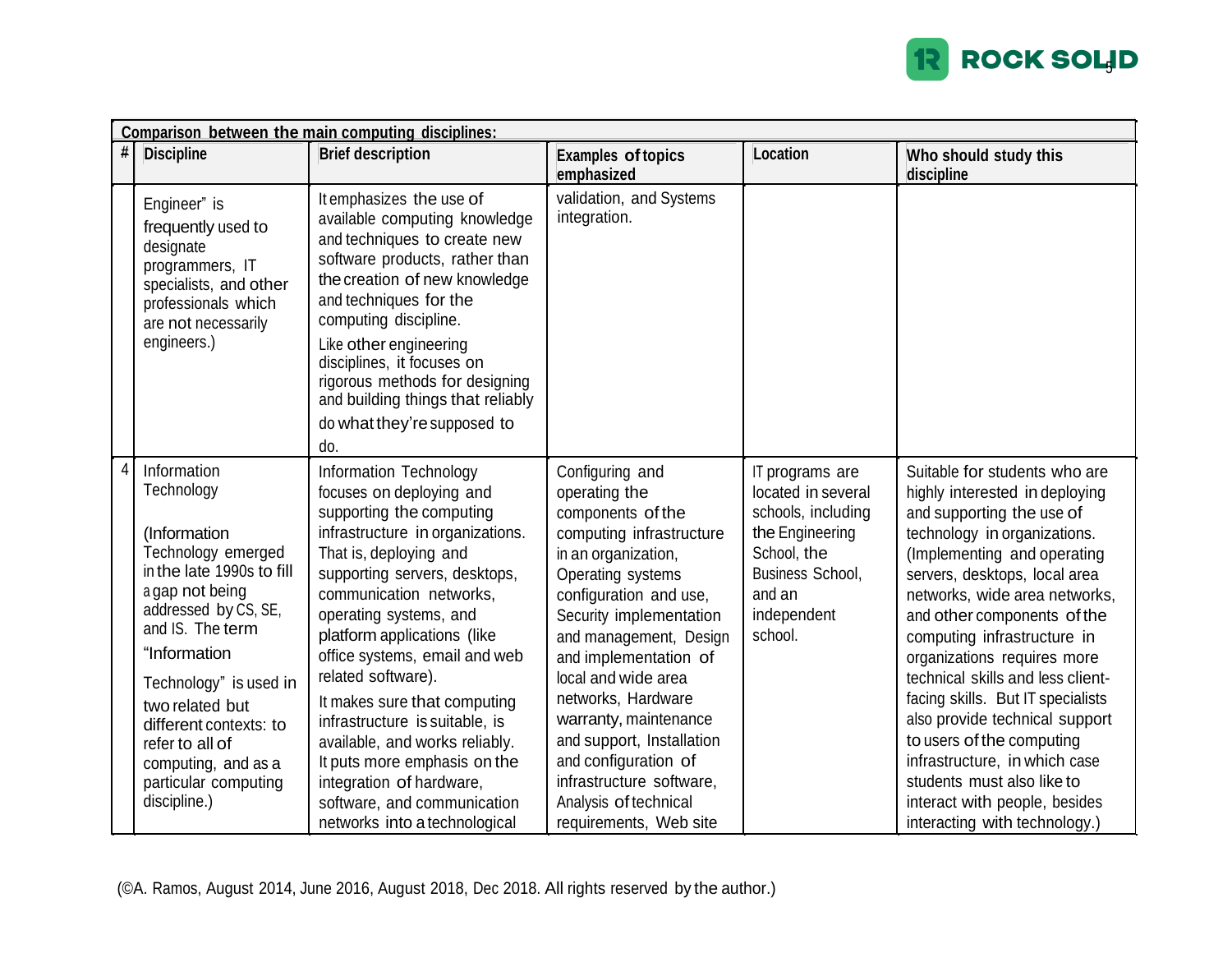

|   | Comparison between the main computing disciplines:                                                                                            |                                                                                                                                                                                                                                                                                                                                                                                                                                                                                                                                                                                                 |                                                                                                                                                                                                                                                                                                                                                                                                                                                                                                        |                                                                                                                                                                                                                        |                                                                                                                                                                                                                                                                                                                                                                                                                                                                                                                                                                                       |  |  |  |  |
|---|-----------------------------------------------------------------------------------------------------------------------------------------------|-------------------------------------------------------------------------------------------------------------------------------------------------------------------------------------------------------------------------------------------------------------------------------------------------------------------------------------------------------------------------------------------------------------------------------------------------------------------------------------------------------------------------------------------------------------------------------------------------|--------------------------------------------------------------------------------------------------------------------------------------------------------------------------------------------------------------------------------------------------------------------------------------------------------------------------------------------------------------------------------------------------------------------------------------------------------------------------------------------------------|------------------------------------------------------------------------------------------------------------------------------------------------------------------------------------------------------------------------|---------------------------------------------------------------------------------------------------------------------------------------------------------------------------------------------------------------------------------------------------------------------------------------------------------------------------------------------------------------------------------------------------------------------------------------------------------------------------------------------------------------------------------------------------------------------------------------|--|--|--|--|
| # | <b>Discipline</b>                                                                                                                             | <b>Brief description</b>                                                                                                                                                                                                                                                                                                                                                                                                                                                                                                                                                                        | <b>Examples of topics</b><br>emphasized                                                                                                                                                                                                                                                                                                                                                                                                                                                                | Location                                                                                                                                                                                                               | Who should study this<br>discipline                                                                                                                                                                                                                                                                                                                                                                                                                                                                                                                                                   |  |  |  |  |
|   |                                                                                                                                               | solution, and less emphasis on<br>the information (or contents)<br>component of the solution.<br>IT is oriented towards the<br>deployment and support in<br>organizations of the products<br>already developed by CE, CS,<br>and SE, and not towards the<br>development of new products.                                                                                                                                                                                                                                                                                                        | development and<br>maintenance.<br>(Programming is<br>emphasized only to<br>ensure students<br>understand how it works,<br>although some IT<br>academic programs<br>emphasize application<br>development.)                                                                                                                                                                                                                                                                                             |                                                                                                                                                                                                                        |                                                                                                                                                                                                                                                                                                                                                                                                                                                                                                                                                                                       |  |  |  |  |
| 5 | Information Systems<br>(Information Systems<br>is one of the three<br>original computing<br>disciplines, first<br>appearing in the<br>1960s.) | Information Systems<br>emphasizes the deployment<br>and support of computing<br>applications to enable<br>organizational processes in<br>order to make organizations<br>more effective, efficient, and<br>competitive.<br>IS specialists select and acquire,<br>the software products<br>developed by Computer<br>Scientists, and the<br>comprehensive applications<br>developed by Software<br>Engineers, deploy them on top<br>of the infrastructure deployed<br>by Information Technology<br>specialists, and integrate these<br>products into a functional<br>solution. They make sure that | Business process analysis<br>and reengineering,<br>Application requirements<br>definition, Applications<br>procurement,<br>deployment, training,<br>and support, E-Business<br>applications, Project<br>management, Business<br>intelligence and data<br>mining, Managing data<br>centers, and Data<br>security and control.<br>Programming and<br>computing infrastructure<br>are emphasized only to<br>ensure students<br>understand how these<br>components work and fit<br>together, although some | IS programs are<br>usually located in<br>the School of<br>Business, although<br>recent trends have<br>also located them<br>in other functional<br>areas like Public<br>Administration and<br>Health<br>Administration. | Suitable for students who are<br>interested in procuring,<br>implementing and supporting<br>computing applications within<br>an organizational context. In<br>order to do so, students must<br>be interested in obtaining a<br>combination of both technical<br>and functional (Accounting,<br>Marketing, Strategic<br>management, etc.) knowledge,<br>which would enable them to<br>act as a bridge between the<br>more technical and the<br>functional staff in<br>organizations. IS students must<br>also like to interact with<br>people, besides interacting<br>with technology. |  |  |  |  |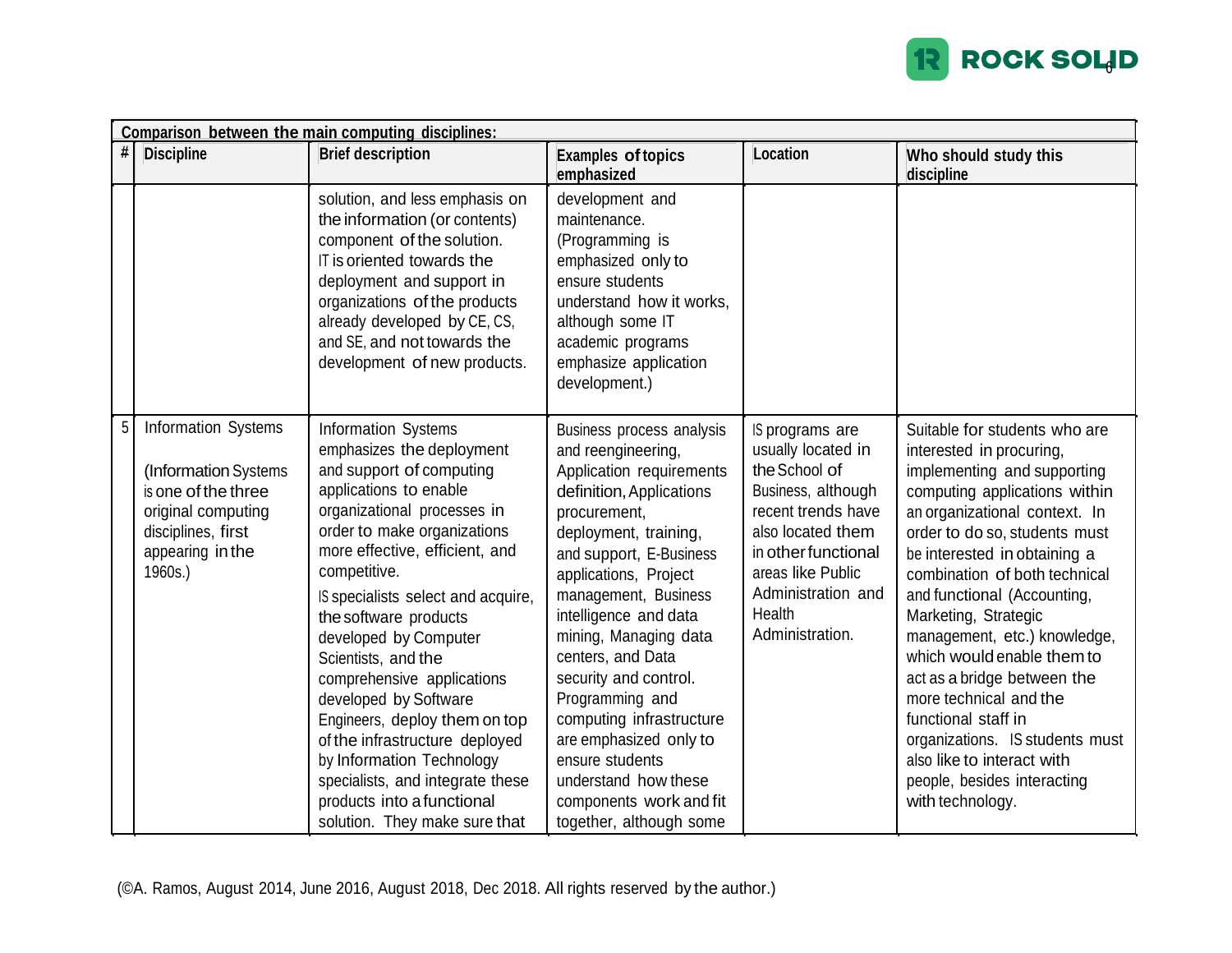

|   | Comparison between the main computing disciplines: |                                                                                                                                                                                                 |                                                                                                                                                                                                                                                                             |          |                                     |  |  |  |
|---|----------------------------------------------------|-------------------------------------------------------------------------------------------------------------------------------------------------------------------------------------------------|-----------------------------------------------------------------------------------------------------------------------------------------------------------------------------------------------------------------------------------------------------------------------------|----------|-------------------------------------|--|--|--|
| # | <b>Discipline</b>                                  | <b>Brief description</b>                                                                                                                                                                        | <b>Examples of topics</b><br>emphasized                                                                                                                                                                                                                                     | Location | Who should study this<br>discipline |  |  |  |
|   |                                                    | all computing resources are<br>properly integrated, supported<br>and used, so that they produce<br>the information necessary to<br>enable effective and efficient<br>organizational operations. | IS academic programs<br>emphasize application<br>development and<br>computing infrastructure.<br>Significant attention is<br>placed to functional<br>topics, like organizational<br>theory, organizational<br>behavior, business<br>processes, and industry<br>regulations. |          |                                     |  |  |  |

| Orientation of the main computing disciplines towards product development, product deployment and user support: |                           |                                    |                                             |                                                                |                                 |                                   |                                                                |                                 |
|-----------------------------------------------------------------------------------------------------------------|---------------------------|------------------------------------|---------------------------------------------|----------------------------------------------------------------|---------------------------------|-----------------------------------|----------------------------------------------------------------|---------------------------------|
|                                                                                                                 | <b>Products developed</b> |                                    |                                             |                                                                |                                 | Products deployed (implemented)   |                                                                |                                 |
| <b>Discipline</b>                                                                                               | <b>Hardware</b>           | Hardware-<br>embedded<br>software  | <b>Creation</b><br>Οf<br>new<br>knowledge & | <b>Infrastructure</b><br>software<br>(OS, tools,<br>platforms) | <b>Application</b><br>software  | <b>Hardware</b><br>infrastructure | <b>Infrastructure</b><br>software<br>(OS, tools,<br>platforms) | <b>Applications</b><br>software |
| <b>High</b><br><b>High</b><br>Computer                                                                          |                           | <b>High</b>                        | (No standalone software                     |                                                                | (No direct deployment to users) |                                   |                                                                |                                 |
| <b>Engineering</b>                                                                                              |                           |                                    |                                             | development)                                                   |                                 |                                   |                                                                |                                 |
| Computer                                                                                                        | (No hardware              |                                    | <b>High</b>                                 | <b>High</b>                                                    | Low                             | (No direct deployment to users)   |                                                                |                                 |
| <b>Science</b>                                                                                                  | development)              |                                    |                                             |                                                                |                                 |                                   |                                                                |                                 |
| <b>Software</b>                                                                                                 | (No hardware              |                                    | Low                                         | Low                                                            | <b>High</b>                     | Low                               | Low                                                            | Low                             |
| Engineering                                                                                                     | development)              |                                    |                                             |                                                                |                                 |                                   |                                                                |                                 |
| <b>Information</b>                                                                                              |                           | (No hardware/software development) |                                             |                                                                | <b>High</b>                     | <b>High</b>                       | Low                                                            |                                 |
| <b>Technology</b>                                                                                               |                           |                                    |                                             |                                                                |                                 |                                   |                                                                |                                 |
| <b>Information</b>                                                                                              |                           |                                    | (No hardware/software development)          |                                                                | Low                             | Low                               | <b>High</b>                                                    |                                 |
| <b>Systems</b>                                                                                                  |                           |                                    |                                             |                                                                |                                 |                                   |                                                                |                                 |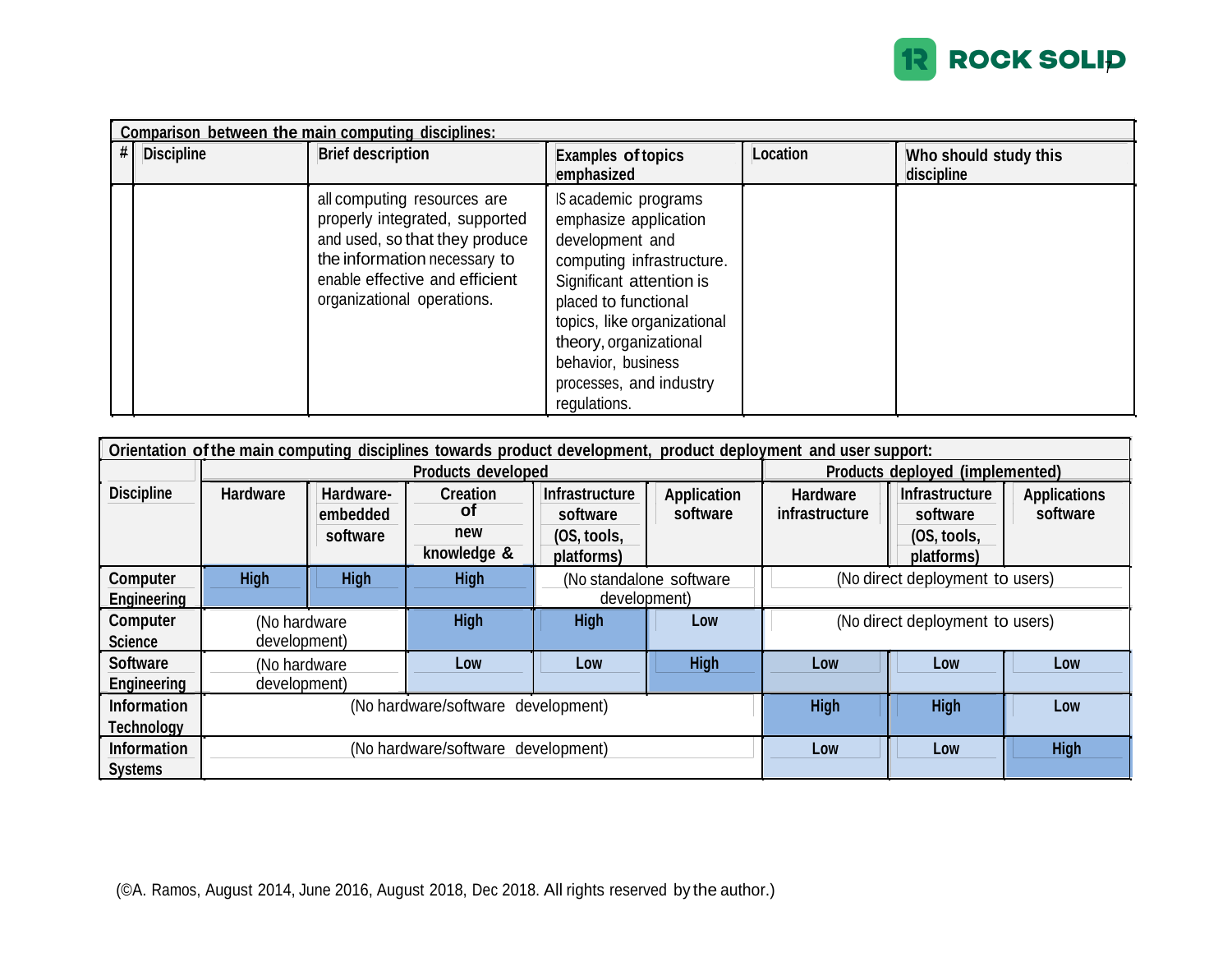

| Orientation of the main computing disciplines towards product development, product deployment and user support (continued): |                                                    |                         |                              |                           |  |  |  |
|-----------------------------------------------------------------------------------------------------------------------------|----------------------------------------------------|-------------------------|------------------------------|---------------------------|--|--|--|
|                                                                                                                             | User support provided to products already deployed |                         |                              |                           |  |  |  |
| <b>Discipline</b>                                                                                                           | Hardware infrastructure                            | Infrastructure software | <b>Applications software</b> | <b>Functional support</b> |  |  |  |
|                                                                                                                             | support                                            | support                 | support                      |                           |  |  |  |
| <b>Computer Engineering</b>                                                                                                 | (No direct support to users)                       |                         |                              |                           |  |  |  |
| <b>Computer Science</b>                                                                                                     | (No direct support to users)                       |                         |                              |                           |  |  |  |
| <b>Software Engineering</b><br>(No direct support to users)                                                                 |                                                    |                         |                              |                           |  |  |  |
| <b>Information Technology</b>                                                                                               | <b>High</b><br><b>High</b><br>Low                  |                         |                              |                           |  |  |  |
| <b>Information Systems</b>                                                                                                  | Low                                                | Low                     | <b>High</b>                  | <b>High</b>               |  |  |  |